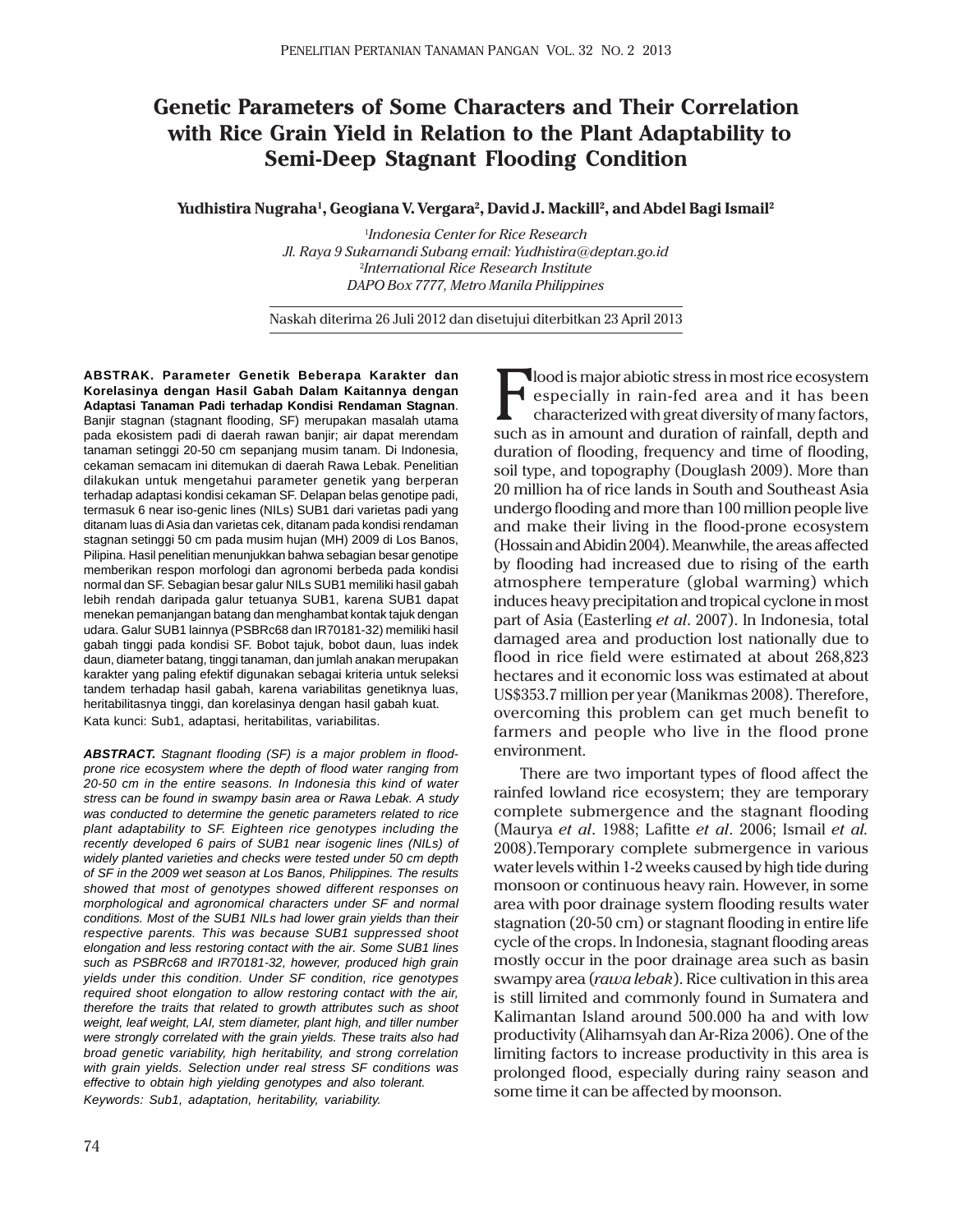Under stagnant flooding or when the submergence extends to stagnant flooding, the submergence tolerance varieties differ in their response. Study to short stature type variety, Swarna-Sub1 did not perform well under stagnant flooding followed submergence treatment (Singh *et al*. 2009, Singh *et al*. 2011). During the early stage of rice plant, internal oxygen deprivation can be prevented by submergence tolerance. Meanwhile prolonged stagnation of water needs enhancement of shoot elongation, which allows plants to extend their leaves out of the water for restoring contact with the atmosphere (Voesenek *et al*. 2004). This makes possible reason of rice plant to have submergence tolerance as well as moderate stem elongation to become adapted under stagnant flooding.

Moreover, the IRRI breeding lines that derived from FR13A, *SUB1* donor, such as IR70213-9-CPA-12-UBN-2- 1-3-1, IR70181-5-PMI-3-2-B-1 and PSBRc68 have both tolerant to submergence and to stagnant flooding. These lines are taller compared with the introgression of *SUB1* varieties (IRRI 2008, unpubl res). However, there are also some lines that do not possess *SUB1* but perform yield better under stagnant flooding such as, IR72862-27-3-2- 3, IR78581-12-3-2-2 and IR67440-M-5-1-1 (Mackill *et al*. 2010). This indicates that the difference in genetic background of introduced *SUB1* lines could also make the difference in their adaptation to stagnant flooding.

In order to identify the characters that correlate to genetic adaptability of rice plants to flood conditions, it is necessary to characterize the floodwater environment and to investigate the physiological processes behind the plant response to environmental changes. Information regarding genetic parameters and their heritability under stagnant flooding is still limited, despite their usefulness for breeding. Since tolerance mechanisms seem to be controlled by various characters, it is necessary to find out the secondary characters that have strong correlation with grain yield. Many secondary characters are easier to measure than yield across representative stress environments, particularly if the character expressed easyly to be measured, measured in seedlings, or can be identified by using genetic markers. The challenge to selection for secondary characters as an aid to crop improvement for water logging environments is that the character itself must be strongly correlated with yield in the target environment. Genetic variability, phenotypic variability, heritability, and correlation of various characters to grain yield in stagnant flooding and normal conditions were studied in the 2009 wet season.

# **MATERIALS AND METHODS**

### **Experimental Design and Management**

The experiments was carried out at the experimental farm of the International Rice Research Institute (IRRI), Los Baños (14°11' N, 121°15' E, 21 m elev.) the Philippines during the wet season from July to November 2009. The soil was an Aquandic Epiaquoll with pH 6.0, 16.2 g organic C/kg, 1.50 g total N/kg, and 32.9 cmol<sub>/</sub>kg cation exchange capacities. A total eighteen rice genotypes consisted the sixth pair of mega variety with their near isogenic lines (NILs) of *SUB1 A-1* gene, five IRRI breeding materials which possess *SUB1 A1* gene, and one of the SF tolerant were used in this experiment. The genotypes were planted at two set field experiment with different flooding conditions, e.g.:

- I. Normal shallow flood/irrigated conditions (2-5 cm water level)
- II. Stagnant flooding from 21 DAT approximately 50 cm through flowering.

Crop management followed the standard rice cultural practices. Pre-germinated seeds for all genotypes were sown in the seedling bed 50 g.m-1. At 21 d after sowing, the seedlings were uprooted and transplanted to the field pond with one seedling per hill. The rice genotypes were planted on each of plot using randomized completely block design with three replications at 9 rows x 20 plants per plot, total 7.5  $m<sup>2</sup>$ and plant spacing 20 cm x 20 cm. Urea, SP-36, KCl and  $\mathrm{ZnSO}_{_4}$  were applied at 90:30:30:5 kg.ha $^{\text{-1}}$  as basal fertilizers. 45 kg of Urea was applied at 40 DAT and 60 DAT as additional fertilizer. The stagnant flood (SF) treatment was given with starting water level was approximately 30 cm, then the water gradually increased  $\sim$ 40 cm and  $\sim$ 50 cm, at one (36 DAT) and two weeks (43 DAT) after initial flooding, respectively. The water level then was maintained  $\sim$  50 cm until the harvest time.

Variance homogeneity was tested using Bartlett test as described by Gomez and Gomez (1984). All of experiment data were tabulated and computed using software computer. The data tabulation, scott-knott analysis, and analysis of covariance was performed by microsoft EXCEL 2007. While statistical analysis of variance used sofware SAS 9.0 PROC GLM (SAS 2002).

## **Assessment of Survival and Phenology**

Plant survival percentage was percentage of number of survival plant per total number of plants before flooding. Day to maturity was counted when 80% of populations of the entry (genotype) reach its panicles to mature or yellowing. The shoot elongation was measured by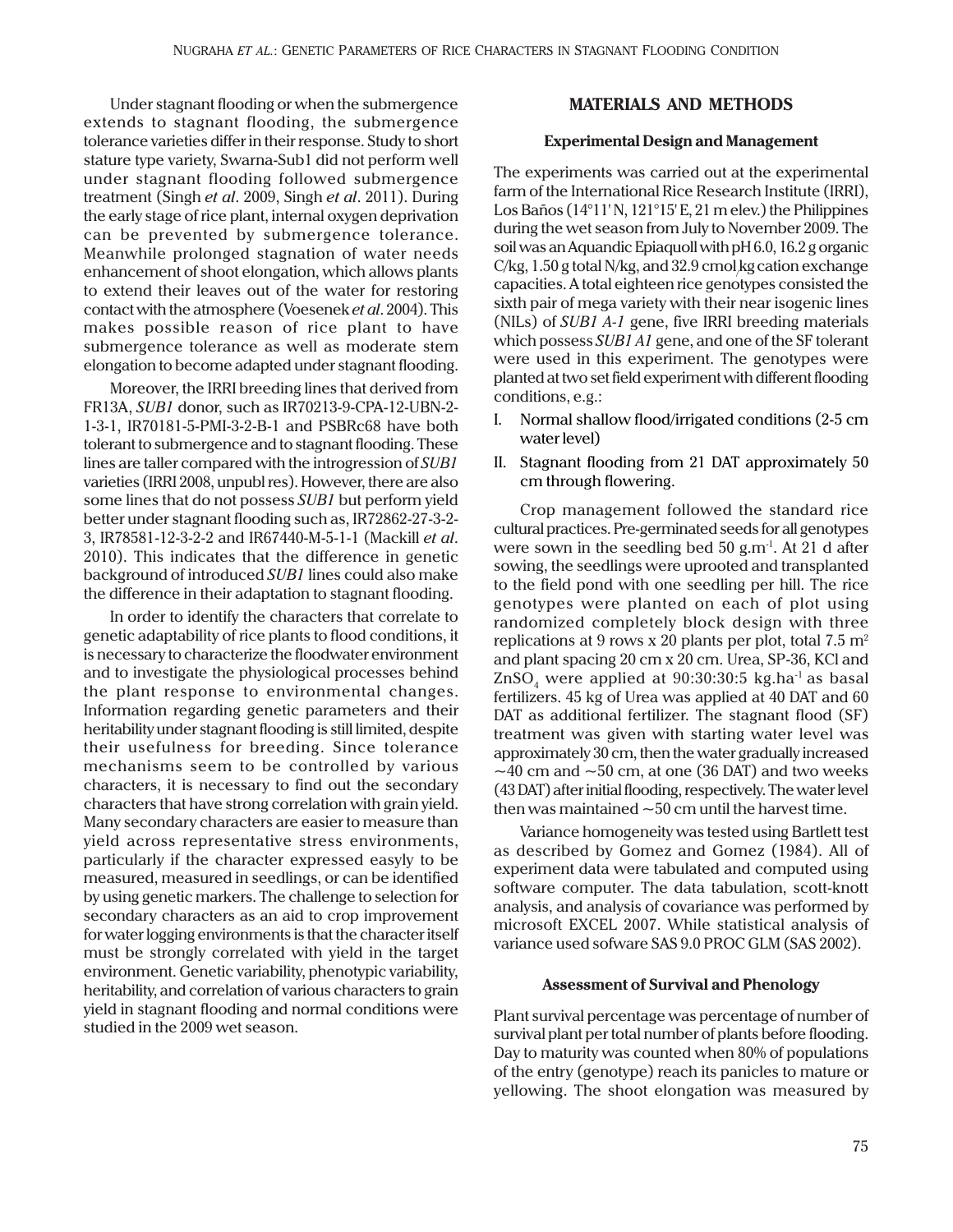subtraction of plant height at 21 DAT (before submergence) with the plant height at 36 DAT (after submergence or during 15 d SF). Plant height was measured from soil surface to tip of the tallest panicle (awns excluded) during the flowering stage are completed. The number fertile grain was counted and divided to total number of grain per main panicle from five plant samples. The grain were measurements in grams of 1000 well-developed whole grains, dried to 13% moisture content, weighed on a precision balance. Grain yield was total of all grain harvested from samples area are 6 rows x  $0.2$  m x  $4$  m =  $4.8$  m<sup>2</sup>, which not include two border plants along side of plot. Grain yield per hectare will be counted at 14% moisture content.

#### **Statistical Analysis**

Analysis of variance (ANOVA) for combine enviroment analysis followed method described by Fehr (1987). The phenotypic variance ( $\sigma_{_P}^2$ ) was calculated based on mean basis from variance estimation that given from the ANOVA using the following formula;

$$
\sigma_{\rm f}^2 = \sigma_{\rm e}^2 + \sigma_{\rm g}^2 + \sigma_{\rm ge}^2
$$

The standard deviation of variance genetics (σσ $^{\rm 2}_{\rm g}$ ) and variance (σσ $^{\textrm{2}}$ ) were determined by method in Wahdah *et al.* (1996):

$$
\sigma \sigma_g^{2} = \sqrt{\frac{2}{r^2} \left[ \frac{M_2^{2}}{df_{genotypes} + 2} \right] + \left[ \frac{M_1^{2}}{df_{error} + 2} \right]}
$$

$$
\sigma \sigma_f^{2} = \sqrt{\frac{2}{r^2} \left[ \frac{M_1^{2}}{df_{error} + 2} \right]}
$$

Genetics and phenotypic variability were determined by the ratio variance with their standard deviation. If  $\sigma_g^2/\sigma \sigma_g^2 > 2$  or  $\sigma \sigma_f^2/\sigma \sigma_f^2 > 2$ , then the genetic and phenotypic variability considered as broad.

The estimations of heritabilities was the ratio of genetics variance  $(\sigma_{_g}^{\rm{2}})$  with phenotypic variace  $(\sigma_{_f}^{\rm{2}})$ which was obtained from analysis variance in the Table 2 and 3 as descibed by Fehr (1987) was used by following formula:

$$
h^2 = \frac{\sigma^2_g}{\sigma^2_f}
$$

The coefficient of genetics correlation  $(r_g)$  and phenotypic correlation  $(r_{\scriptscriptstyle \rm f})$  between two random variables*X* and *Y* with expected values were calculated based on analysis covariance as described by following formula:

$$
r_{g} = \frac{Covg_{xy}}{\sqrt{\sigma_{gx}^{2} \sigma_{gy}^{2}}}
$$

$$
r_{f} = \frac{Covf_{xy}}{\sqrt{\sigma_{fx}^{2} \sigma_{fy}^{2}}}
$$

where  $\sigma^2_{_{\rm gw}}$  and  $\sigma^2_{_{\rm gw}}$ was variance genetics of variable X and Y,  $\sigma_{\rm fx}^2$ and  $\sigma_{\rm fy}^2$  was variance phenotypic of variable X and Y and *Covgxy* and *Covgxy* was covariance genetics and phenotypic of variable X and Y. The significance test of  $\mathrm{r}_{\mathrm{g}}$ and  $\rm r_{f}$  was performed using t test with t $\rm _{value}$   $>$  t  $\rm _{table}$  (df  $=$ n-2), the coefficient of correlation is significant

The data tabulation, covariance analysis, genetics correlations, phenotypic correlation, genetics variability, phenotypic variability and heritabilty were performed by microsoft EXCEL 2007,while statistical analysis of variance used sofware SAS 9.0 PROC GLM (SAS 2002).

# **RESULTS AND DISCUSSION**

#### **Characteristics of Agronomy Traits**

Constracting with normal conditions, under  $\sim$  50 cm SF most genotypes resulted less survival (Table 1). This because during initial flooding treatment in the vegetatif stage some plant were not able to escape from submerged especially the short type genotypes. It could be seen in the short type varieties like IR64 Sub1, Swarna Sub1 and CR1009 Sub1. Different responses of genotypes were also found under  $\sim$  50 cm SF, of which lines with SUB1were not always having high survival rate compared to it recurrent parent. The highest survival was PSBRc68 while the lowest was Swarna Sub1.

There was variation in plant height among rice genotypes under SF which ranged from 117 to 161cm. All of Sub1 lines showed shorter plant compared to its recurrent parent. Three of them were significant different such as IR64 Sub1 vs IR64 (117cm vs 123cm), Swarna Sub1vs Swarna (117cm vs 126 cm ) and CR1009 Sub1 vs CR1009 (123 cm vs 126 cm). This was because of the effect of SUB1 gene which inhibited stem elongation following submergence stress (Setter and Laureless 1996). In temporary submergence or flash flooding the gene had beneficial effect because elongation was not necessary, therefore the remaining assimilate could be used to conserve energy for recovery during desubmerged. Meanwhile for prolonged SF the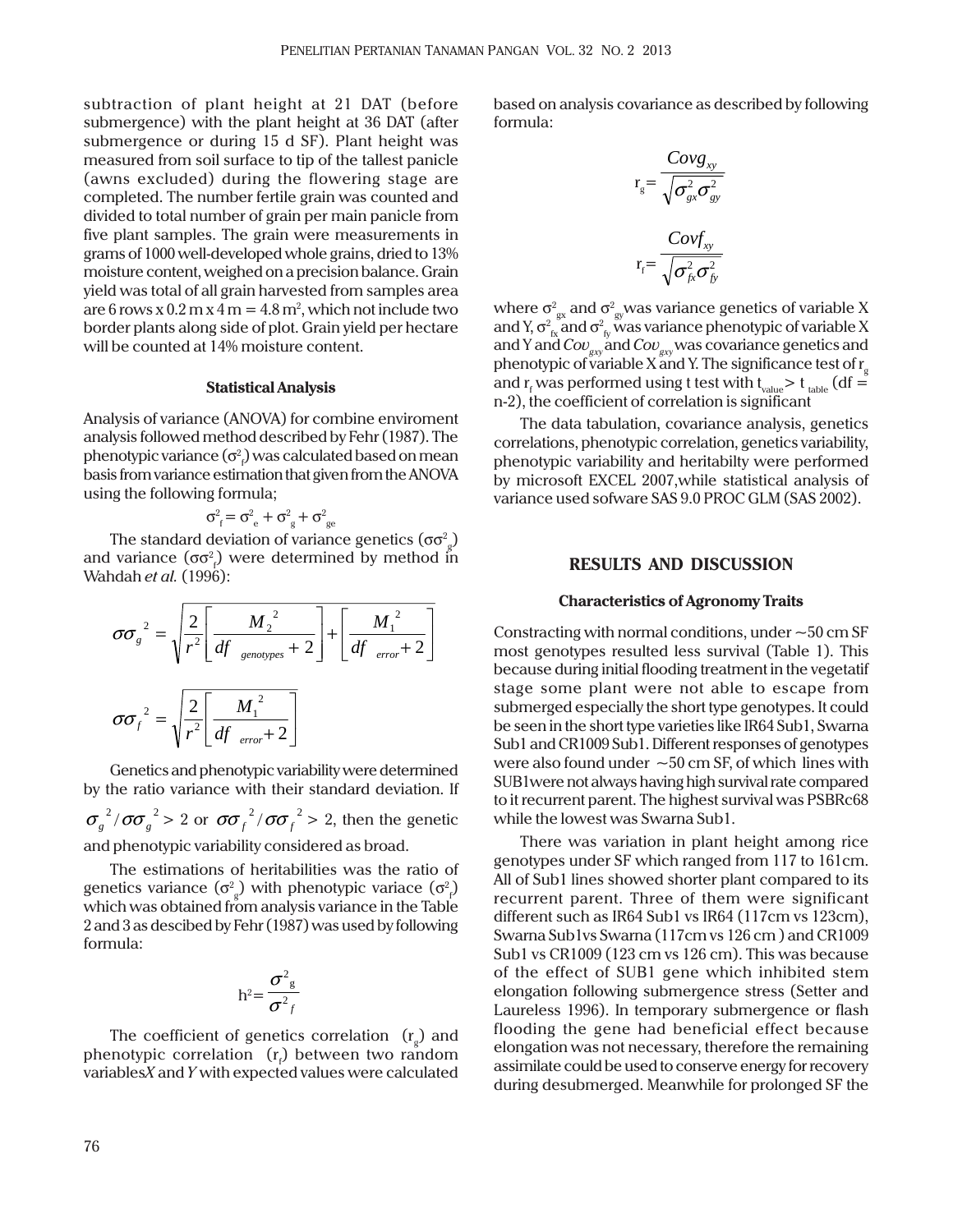elongation was necessary for allowing the above plant part to get air and light for physiological proses.

In general, there was delayed in day to flowering among genotypes under SF condition (Tabel 1). Day to flowering of the SUB1 lines was similar compared to their respective parents under normal and SF. Delayed of day to flowering occurred during SF in all genotypes as it to took the surviving plants additional time recover and to resume normal vegetative growth, and to overcome damage caused by the stress.

Following  $\sim$  50 cm SF conditions, the number of panicles of most genotypes reduced compared that of normal conditions (Table 2). IR49830-7, IR70181-32, IR67440-M and PSBRc68 produced high number of panicles under SF although under the normal condition they were not high producing panicle types. This means that high number panicle under normal conditions was not always expressed under prolonged flooding stress. The low number of panicles was also probably due to the compensation for increase of plant high. The limiteded more biomass productions under stressed condition, plant tended to choose whether to produce more tiller or to elongate the stem. Because the elongation was more important for survival the compensation was a sacrifice for producing tiller or panicle. Vergara and Ismail (2008) proposed that criteria for tolerance genotypes under SF conditions should include the ability to produce more panicles, as much as if they were grown in the normal conditions. Apparently, this was not the case for materials that were tested.

Prolonged ~50 cm SF showed that most of genotypes reduced their number of filled grain per panicle, increased unfilled grain and reduced the fertility. Decreasing the percentage the spikelet fertility under SF could be as higher 3 to 40% of which IR64 was the lowest and Sambha Mahsuri was the highest. Improper grain filling under SF conditions also was reported by Amante (1986). This because under prolonged flooding stress can reduced translocations of assimilates to the sink. Also, photosynthetic ability declined and respiratory rate decreased due to the reduction of area of some of photosynthetically active leaves remained under water, where they only receive diffused light. Furthermore, photosynthesis became weak under reduced light conditions, and translocation of assimilate as to develop grain also became weak.

|                        | SUB1§     |                | Survival (%) |                  | Plant height (cm) | Day to flowering (d) |          |  |
|------------------------|-----------|----------------|--------------|------------------|-------------------|----------------------|----------|--|
| Genotypes              |           | <b>SF</b>      | Normal       | <b>SF</b>        | Normal            | <b>SF</b>            | Normal   |  |
| IR64 Sub1              | $\ddot{}$ | 59<br>b        | 100a         | 117 e            | 98<br>d           | 93<br>d              | 85 f     |  |
| IR64                   |           | 76<br>a        | 100<br>a     | $123$ d          | 98<br>d           | 91<br>d              | 89 e     |  |
| Swarna Sub1            | $\ddot{}$ | 39<br>C        | 99<br>a      | 117 e            | 101<br>d          | 115 b                | 107 c    |  |
| Swarna                 |           | 44<br><b>C</b> | 100<br>a     | 126 d            | 100<br>d          | 116 b                | 108 c    |  |
| S. Mahsuri Sub1        | $\ddot{}$ | 62 b           | 99<br>a      | $123$ d          | 99<br>d           | 114 b                | 107 c    |  |
| S. Mahsuri             |           | 61<br>b        | 99<br>a      | 126 d            | 96<br>d           | 114 b                | 108 c    |  |
| BR11 Sub1              | +         | 50<br>b        | 100<br>a     | 132 c            | 115<br>b          | 106 <sub>c</sub>     | 103 d    |  |
| <b>BR11</b>            |           | 59<br>b        | 99<br>a      | 134 c            | 115 b             | 109 c                | 103 d    |  |
| CR1009 Sub1            | $\ddot{}$ | 54<br>b        | 98<br>a      | 123 d            | $104$ d           | 124 a                | 119 a    |  |
| CR1009                 |           | 57<br>b        | 99<br>a      | 128 c            | 103<br>d          | 123a                 | 120 a    |  |
| TDK1 Sub1              | $\ddot{}$ | 78<br>a        | 99<br>a      | 135 c            | 116<br>b          | 114 b                | 108 c    |  |
| TDK1                   |           | 87<br>a        | 99<br>a      | 137 c            | 117<br>b          | 114 b                | 109 c    |  |
| Inpara 3               | $\ddot{}$ | 87<br>a        | 99<br>a      | 144 b            | 115<br>b          | 109 c                | 102 d    |  |
| PSBRc68                | $\ddot{}$ | 88<br>a        | 100<br>a     | 146 b            | 121<br>a          | 101<br>C             | 100 d    |  |
| IR49830-7              | $\ddot{}$ | 80<br>a        | 99<br>a      | 135 <sub>c</sub> | 115 b             | 115 b                | 112 b    |  |
| IR70181-5              | $\ddot{}$ | 87<br>a        | 99<br>a      | 144 b            | 116 b             | 105 c                | 92 e     |  |
| IR70181-32             | $\ddot{}$ | 87<br>a        | 99<br>a      | 127 d            | 108 c             | 87<br>e              | 81 f     |  |
| IR67440-M              |           | 88<br>a        | 98<br>a      | 161 a            | 127 a             | 117 <sub>b</sub>     | 111 b    |  |
| Means                  |           | 67             | 99           | 132              | 110               | 109                  | 104      |  |
| $F_{\text{Genotypes}}$ |           | $4.6*$         | 0.2          | $15.5*$          | $15.0*$           | 49.1*                | $118.4*$ |  |
| CV(%)                  |           | 17.8           | 1.8          | 7.5              | 6.5               | 2.3                  | 1.67     |  |

Table 1. Survival, plant height and flowering of rice genotypes ~ 50 cm SF, and normal condition in the WS 2009.

SF= ~ 50 cm stagnant flooding until maturity; small letter follows value in column was mean separation by Scott-Knott at 5% level.

\* and \*\* which was F value significantly different at 5% and 1% respectively.

§ (+) was the lines with SUB1 gene and (-) was the lines without SUB1 gene.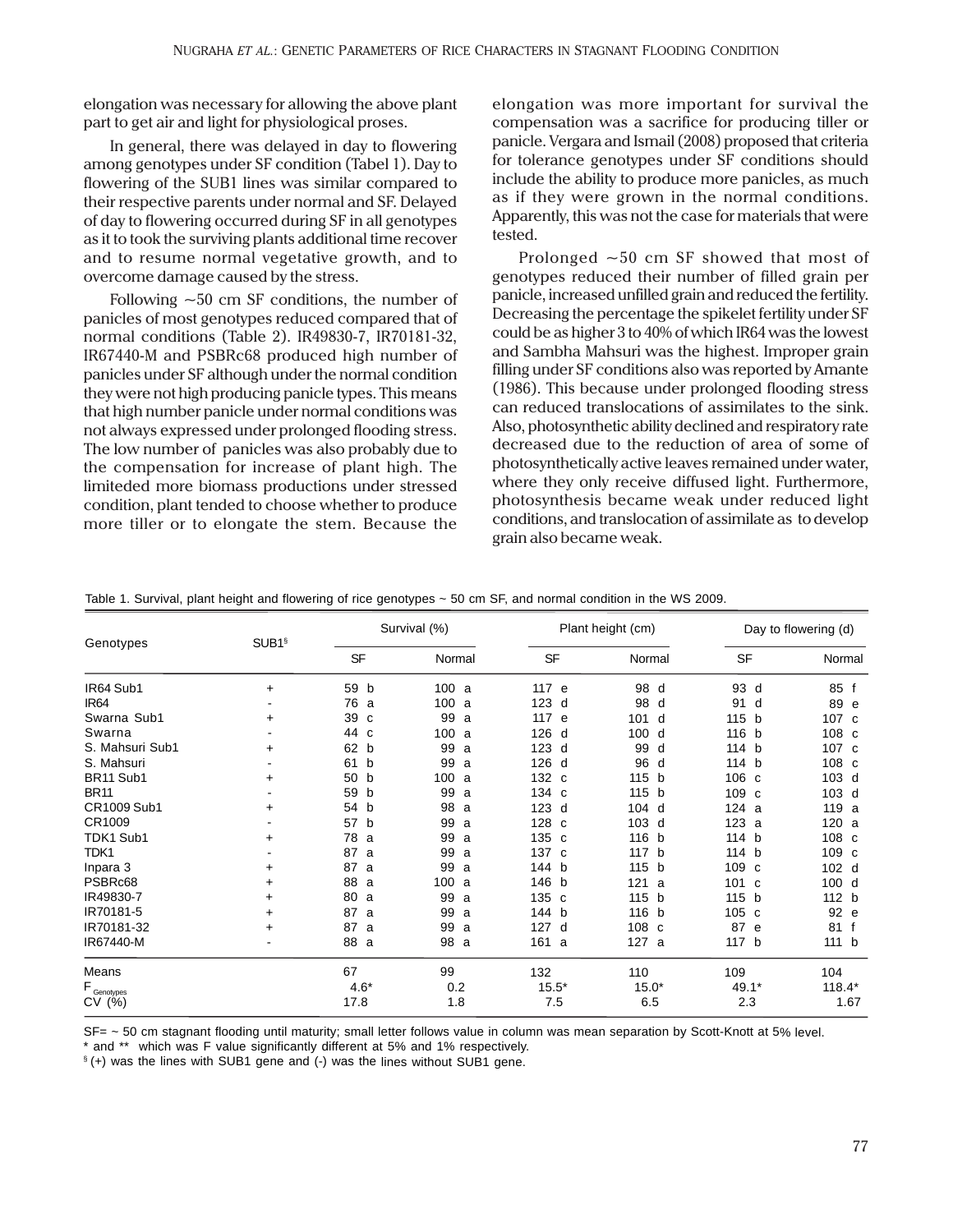#### **The Grain Yield and Its Components**

Most of genotypes reduced their number of filled grains per panicle, increased the unfilled grain and reduced the fertility under SF conditions, but number filled and unfilled per panicle under submergence similar to those under normal conditions (Table 2). Sambha Mahsuri and its Near Isogenic Line (NIL) were not only had the highest number of filled grain under submergence (189 and 187 grains) but also had similar than did under normal conditions (184 and 189). Meanwhile, IR64 and its NILs had lower of unfilled grain resulted higher panicle fertility. Most of genotypes reduced their panicle fertility when exposed to flooding stress and was more severe when it was subjected to SF. Under this condition, the panicle fertility was ranged from 44 to 81%.

Most of genotypes reduced their number of filled grains per panicle, increase unfilled grain and reduced the fertility under  $\sim$  50 cm SF. Improper grain filling under SF conditions also was reported (Amante 1986; Singh *et al*. 2008). This was because under prolonged partial submergence, the translocations of assimilates to sink was reduced.

Most of genotypes had lower grain yields under SF compared to those under normal condition (Table 3). Under the  $\sim$  50 cm SF condition, most of the SUB1 lines had lower grain yield compared to the those of non SUB1 lines. But, certain SUB1 lines such as PSBRc68 and IR70181-32 had higher grain yield under this condition. Reduction in grain yield under SF conditions could be attributed to the degree of injury experienced by each genotype, which was, in turn, the ability to produce grains. The more they survived under stress conditions the more yield could be produced. Severely stressed plants normally lose their biomass, lose their leaves and tillers and took much longer to recover and started developing new organs, these would affect the production of assimilate that whould be translocated to the sink. Our result suggested that the introgression of SUB1 gene did not always give positive effect to the performance of grain yield when it was exposured to SF. Following SF most of genotypes depleted in above ground dry matter weight (AGDMW) in average two folds compared to that of the normal condition (Table 3). The depletion of AGDMW due to stressed conditions results lower of Harvest Index's (HI) in most of genotypes. This indicates that plant needs to produce more biomass (e.g plant hight, stem diameter) to survive from the flooding stress, this whould be sacrifice the development of grains and made lower HI.

| Genotypes              | SUB1§     |                  | Panicle number |           | Filled grains per panicle | Panicle fertility (%) |         |  |
|------------------------|-----------|------------------|----------------|-----------|---------------------------|-----------------------|---------|--|
|                        |           | SF               | Normal         | <b>SF</b> | Normal                    | <b>SF</b>             | Normal  |  |
| IR64 Sub1              | +         | 119 c            | 344 a          | 96 b      | 98<br>d                   | 80<br>a               | 89 a    |  |
| IR64                   |           | 167<br>b         | 325<br>- a     | 95<br>b   | 98<br>d                   | 81<br>a               | 89 a    |  |
| Swarna Sub1            | +         | 75<br>d          | 327<br>a       | 91<br>b   | 140<br>b                  | 45<br>d               | 83 a    |  |
| Swarna                 |           | 120 <sub>c</sub> | 329 a          | 92 b      | 148 b                     | 49<br>C               | 82 b    |  |
| S. Mahsuri Sub1        | $\ddot{}$ | 142 c            | 309 a          | 116 a     | 184 a                     | 48<br>C               | 81<br>b |  |
| S. Mahsuri             |           | 114 c            | 320 a          | 113a      | 188 a                     | 46<br>C               | 79 b    |  |
| BR11 Sub1              | $\ddot{}$ | 124 c            | 276<br>b       | 59<br>C   | 147 b                     | 37<br>e               | 77 b    |  |
| <b>BR11</b>            |           | 174 b            | 325 a          | 62 c      | 147<br>b                  | 41<br>d               | 74 c    |  |
| CR1009 Sub1            | $\ddot{}$ | 122 c            | 318 a          | 85 c      | 130 b                     | 46<br>C               | 67 d    |  |
| CR1009                 |           | 132 c            | 326 a          | 79<br>C   | 131 b                     | 44<br>d               | 68 d    |  |
| TDK1 Sub1              | $+$       | 186 b            | 296 a          | 73 c      | 107 c                     | 50<br>C               | 80 b    |  |
| TDK1                   |           | 239<br>a         | 307 a          | 81<br>C   | 110 c                     | 61<br>b               | 78 b    |  |
| Inpara 3               | $\ddot{}$ | 191<br>b         | 255 b          | 70 d      | $125$ c                   | 47<br>C               | 75 c    |  |
| PSBRc68                | $\ddot{}$ | 218<br>a         | 272 b          | 102 a     | 129 b                     | 71 b                  | 75 c    |  |
| IR49830-7              | $\ddot{}$ | 226<br>a         | 281 b          | 88 c      | 107 c                     | 59<br>c               | 76 b    |  |
| IR70181-5              | ÷         | 150 b            | 258 b          | 88 c      | 122c                      | 62<br>b               | 74 c    |  |
| IR70181-32             | $\ddot{}$ | 197<br>a         | 254 b          | 83 c      | 122 c                     | 67<br>b               | 73 c    |  |
| IR67440-M              |           | 238<br>a         | 329 a          | 107 a     | 132 b                     | 58 c                  | 74 c    |  |
| Means                  |           | 163              | 303            | 88        | 131                       | 55                    | 77      |  |
| $F_{\text{Genotypes}}$ |           | $12.3**$         | $3.1***$       | $4.3**$   | $13.6***$                 | $29.0*$               | $8.3**$ |  |
| $CV\%$                 |           | 21.1             | 16.6           | 13.2      | 10.6                      | 8.3                   | 4.5     |  |

Table 2. Panicle number, filled grains per panicle, and panicle fertility under ~ 50 cm SF and normal condition in the WS 2009.

SF= ~ 50 cm stagnant flooding until maturity; Small letter follows value in column is mean separation by Scott-Knott at 5% level.

\* and \*\* are F value significantly different at 5% and 1% respectively.

§ (+) was the lines with SUB1 gene and (-) was the lines without SUB1 gene.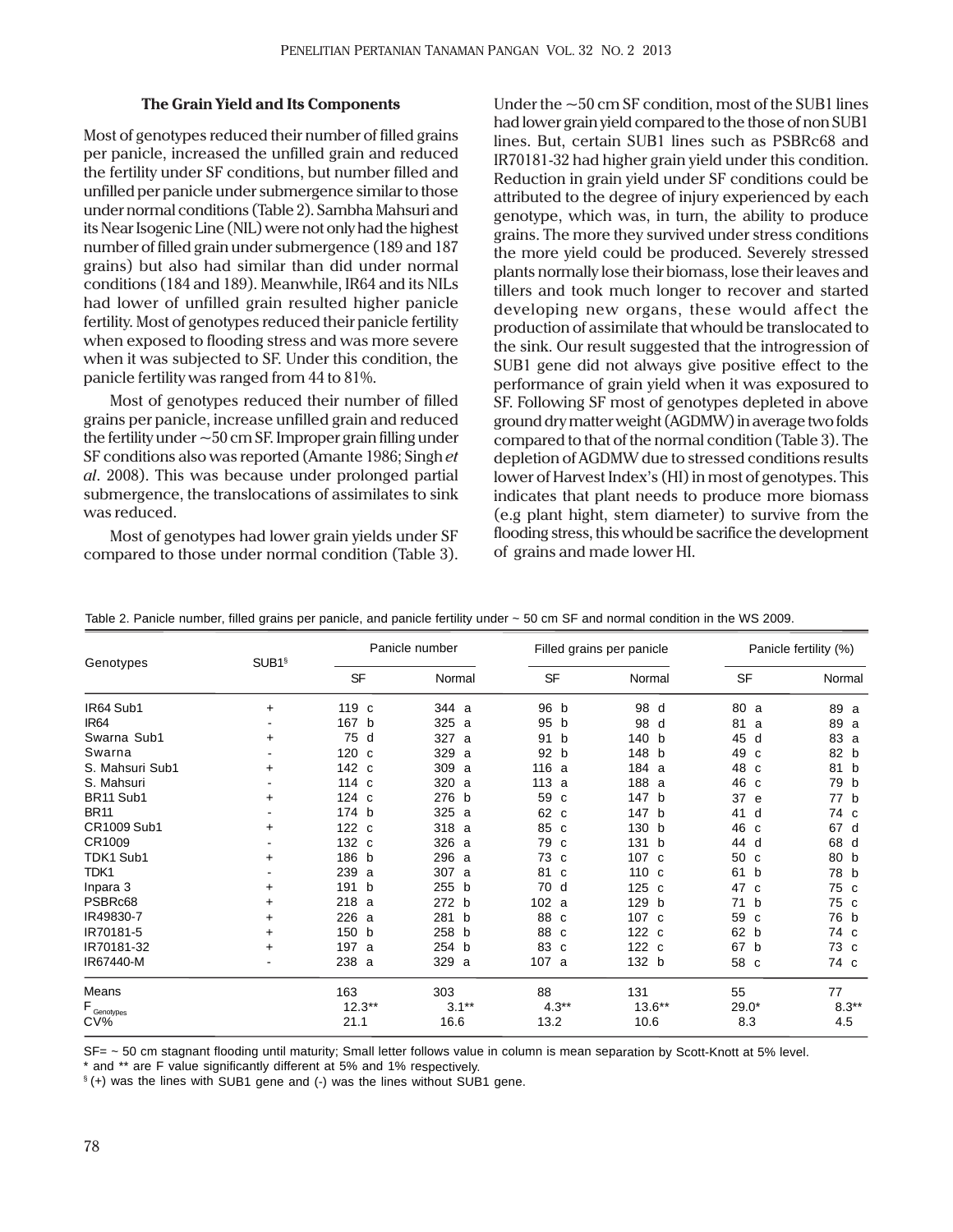|                                  | SUB <sub>1</sub> § |                     | Above ground dry matter $(g.m^{-2})$ |                   | Grain yield (t.ha <sup>-1</sup> ) | Harvest index     |                   |  |
|----------------------------------|--------------------|---------------------|--------------------------------------|-------------------|-----------------------------------|-------------------|-------------------|--|
| Genotypes                        |                    | SF                  | Normal                               | <b>SF</b>         | Normal                            | SF                | Normal            |  |
| IR64 Sub1                        | $\ddot{}$          | 415<br>C            | 946 c                                | 2.87 <sub>b</sub> | 4.62 a                            | 0.32 a            | 0.33 <sub>b</sub> |  |
| IR <sub>64</sub>                 |                    | 563<br>b            | 907 c                                | 3.44a             | 4.85a                             | 0.33 a            | 0.35 <sub>b</sub> |  |
| Swarna Sub1                      | $\ddot{}$          | 294<br>d            | 1068 b                               | 0.89 e            | 5.45a                             | $0.23$ d          | 0.34 a            |  |
| Swarna                           |                    | 331<br>$\mathbf{C}$ | 1050 b                               | 1.20 <sub>d</sub> | 5.36a                             | 0.27 <sub>b</sub> | 0.34 a            |  |
| S. Mahsuri Sub1                  | +                  | 472<br><sub>c</sub> | 1015 c                               | 1.32 <sub>d</sub> | 4.36 b                            | $0.22\ c$         | 0.30 <sub>b</sub> |  |
| S. Mahsuri                       |                    | 426<br>C            | 1052 b                               | $1.44$ d          | 4.36 b                            | $0.25$ c          | $0.29$ c          |  |
| BR11 Sub1                        | $\ddot{}$          | 398<br>C            | 986 c                                | 1.00 <sub>d</sub> | 5.44a                             | 0.22 c            | 0.35 a            |  |
| <b>BR11</b>                      |                    | 449<br>C            | 1064 b                               | $1.43$ d          | 5.39 a                            | $0.25$ c          | 0.34 <sub>b</sub> |  |
| CR1009 Sub1                      | ÷                  | 413<br>C            | 1180 b                               | $1.33$ d          | 4.90<br>a                         | $0.24$ d          | $0.29$ c          |  |
| CR1009                           |                    | 311<br>d            | 1108 b                               | 0.89 e            | 4.98 a                            | $0.22 \text{ c}$  | 0.31 <sub>b</sub> |  |
| TDK1 Sub1                        | +                  | 661<br>b            | 1326 a                               | $2.13 \text{ c}$  | 4.86 a                            | $0.25$ c          | $0.27$ c          |  |
| TDK1                             |                    | 759<br>a            | 1252 a                               | 2.86 <sub>b</sub> | 4.84 a                            | $0.25$ c          | $0.28$ c          |  |
| Inpara 3                         | $\ddot{}$          | 863<br>a            | 1371 a                               | 2.22c             | 4.11 b                            | 0.20 <sub>d</sub> | $0.23$ c          |  |
| PSBRc68                          | $\ddot{}$          | 801<br>a            | 1335 a                               | 3.47a             | 5.51<br>a                         | 0.28 <sub>b</sub> | $0.29$ c          |  |
| IR49830-7                        | $\ddot{}$          | 660<br>b            | 1226 a                               | 2.56 <sub>b</sub> | 4.92 a                            | 0.28 <sub>b</sub> | $0.28$ c          |  |
| IR70181-5                        | +                  | 841<br>a            | 1362 a                               | 2.82 b            | 5.04 a                            | $0.25$ c          | $0.27$ c          |  |
| IR70181-32                       | +                  | 688<br>b            | 934 c                                | 3.15 a            | 4.71<br>- a                       | 0.31 a            | 0.34 a            |  |
| IR67440-M                        |                    | 807<br>a            | 1379 a                               | 2.50 <sub>b</sub> | 4.84 a                            | $0.24$ c          | $0.26$ c          |  |
| Means                            |                    | 564                 | 1142                                 | 2.08              | 4.92                              | 0.27              | 0.30              |  |
|                                  |                    | $8.6***$            | 1.5 <sup>n.s</sup>                   | $23.7**$          | 1.4 <sup>ns</sup>                 | $7.7*$            | $4.3*$            |  |
| $F_{\text{Genotypes}}$<br>$CV(%$ |                    | 18.2                | 8.4                                  | 16.3              | 11.8                              | 13.0              | 9.5               |  |

Table 3. Above ground dry matter, grain yield and harvest Indexs under ~ 50 cm SF and normal condition in the WS 2009.

SF= ~ 50 cm stagnant flooding until maturity; Small letter follows value in column was mean separation by Scott-Knott at 5% level. and \*\* which was F value significantly different at 5% and 1% respectively.

§ (+) was the lines with SUB1 gene and (-) was the lines without SUB1 gene.

# **Genetic Variation, Heritability and Correlation with Grain Yield**

All observed phenotypic characters showed broad variability, and their genetic variability varied among characters (Table 4). Under SF, plant height, shoot dry weight, leaves dry weight, LAI, number of panicle per area, 1000 seed weight, fertility, and upper internodes had broad genetic variability and high heritability. Moreover under SF, the growth characters, number of panicle per area, 1000-seed weight, fertility, upper internodes, and had broad genetic variability and high heritability.

Even though most of the reports indicated that grain yield was quantitative character which had low heritability, but in our finding under SF the heritability was high. This was probably caused that the flooding stress was an obvious discriminator between tolerance and sensitive genotypes resulting a consistent grain yield in a given environment hence the heritability also was high.

Under normal condition most of characters of plant growth attributes (shoot dry weight, CGR, leaves dry weight and LAI) had narrow variability and low to medium heritability (Table 4). However, the grain yield and its attributes such as filled grain fertility, 1000-seed weight, and panicle number had board genetic variability and high heritability.

In general, most of characters were correlated phenotypically with grain yield but less correlated genetically (Table 5). Survival and growth attributes were correlated with grain yield under submergence and SF conditions. Number of panicle per hill under submergence was correlated negatively, but when it was converted to number of panicle per area the correlation was positive. Under SF, plant height and upper internode length were correlated with grain yield. Moreover, growth duration had negative correlation with grain yield under submergence. Under SF, filled grain and high spikelet fertility had strong correlations with grain yield. Other character which showed significantly correlated with grain yield was HI.

All phenotypic variability of the characters were broad, but for the genetic variability varied among characters. This mean that the variations was greatly influenced by environment not only by genetics per se. Among the characters which were observed, only the important characters that can be used as tandem selection to important characters such as survival and grain yield. The characters to be used as tandem selections should have strong associations with survival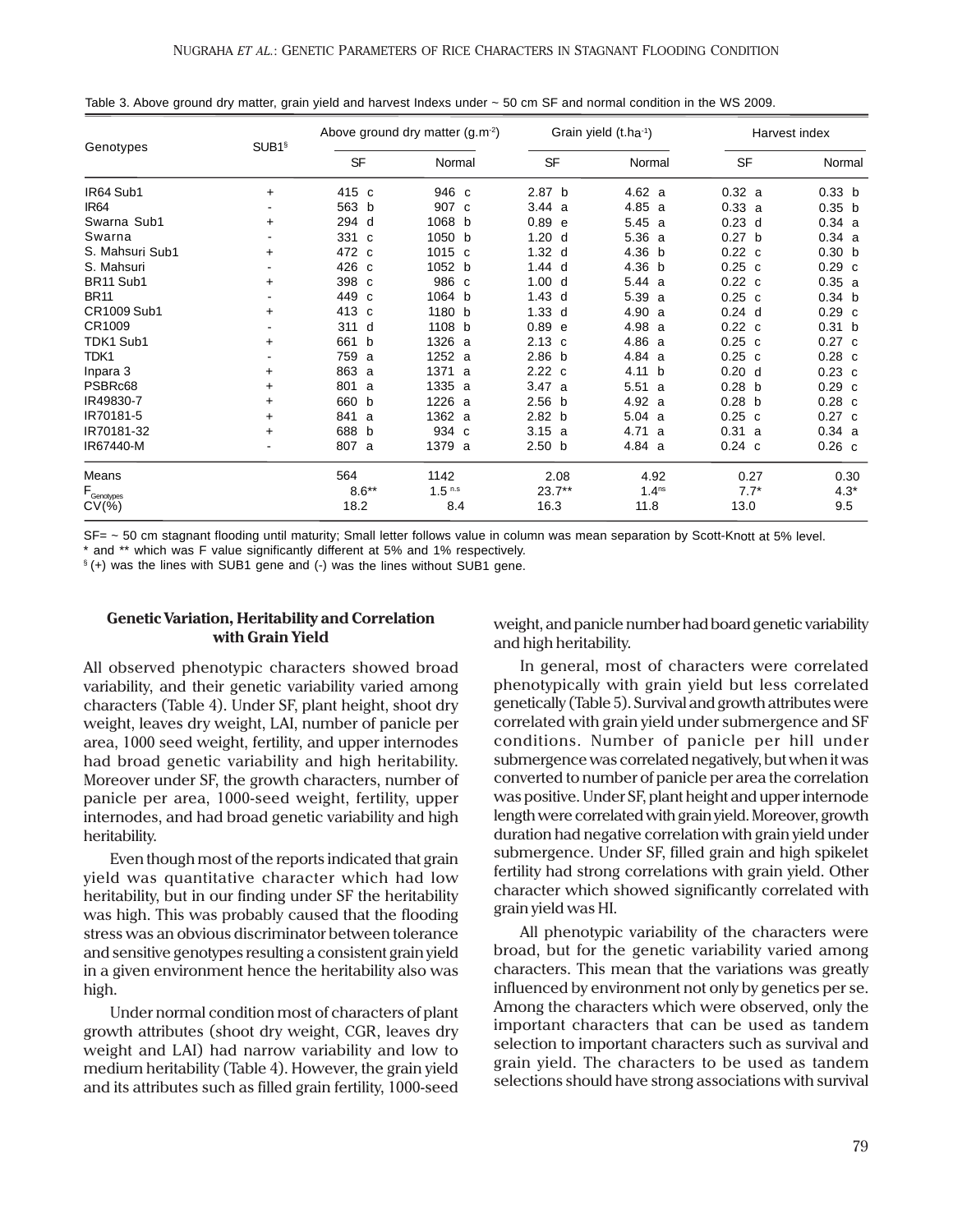|                                      | ~50 cm stagnant flooding           |          |                                    |          |                |          | Normal                             |          |                                    |          |                |          |
|--------------------------------------|------------------------------------|----------|------------------------------------|----------|----------------|----------|------------------------------------|----------|------------------------------------|----------|----------------|----------|
| Characters                           | $\sigma^2 f$ ± $\sigma \sigma^2 f$ | criteria | $\sigma^2 q \pm \sigma \sigma^2 q$ | criteria | h <sup>2</sup> | criteria | $\sigma^2 f \pm \sigma \sigma^2 f$ | criteria | $\sigma^2 q \pm \sigma \sigma^2 q$ | criteria | h <sup>2</sup> | criteria |
| Survival (%)                         | 258.1±68.18                        | в        | 186.1±66.69                        | В        | 0.72           | н        | 73.55±10.59                        | в        | $12.22 \pm 11.39$                  | Ν        | 0.17           | L        |
| Shoot weight* $(g.m^{-2})$           | 5807.±1693.                        | в        | 4927.±1652.                        | в        | 0.85           | н        | 1751.±381.0                        | в        | 886.2±377.6                        | в        | 0.51           | н        |
| $CGR*(q.d1m-2)$                      | 24.53±4.755                        | в        | $9.720 \pm 4.778$                  | в        | 0.40           | м        | $1.459 \pm 0.314$                  | в        | $0.723 \pm 0.311$                  | в        | 0.50           | M        |
| Leaves weight* $(g.m^{-2})$          | 8414.±2240.                        | В        | $6150.+2190.$                      | B        | 0.73           | н        | 755.1±132.1                        | B        | 233.2±135.1                        | N        | 0.31           |          |
| LAI <sup>*</sup>                     | $0.820 \pm 0.239$                  | В        | $0.697 \pm 0.233$                  | в        | 0.85           | н        | $0.251 \pm 0.054$                  | в        | $0.124 \pm 0.053$                  | N        | 0.50           | M        |
| Stem diameter (cm)                   | $0.004 \pm 0.000$                  | В        | $0.002 \pm 0.000$                  | B        | 0.67           | н        | $0.006 \pm 0.001$                  | в        | $0.004 \pm 0.001$                  | в        | 0.72           | н        |
| Internodes number                    | $0.316 \pm 0.069$                  | В        | $0.162 \pm 0.068$                  | В        | 0.67           | H        | $0.285 \pm 0.081$                  | в        | $0.232 \pm 0.079$                  | в        | 0.81           | н        |
| Internodes length (cm)               | 20.86±5.562                        | в        | 15.28±5.439                        | В        | 0.34           | н        | 7.567±2.325                        | в        | $6.965 \pm 2.266$                  | в        | 0.92           | н        |
| Plant Height (cm)                    | $102.9 \pm 27.90$                  | в        | 77.54±27.27                        | В        | 0.73           | H        | 82.15±25.20                        | в        | 75.43±24.56                        | в        | 0.92           | н        |
| Day to flowering (d)                 | 147.2±37.11                        | в        | 97.97±36.38                        | В        | 0.56           | H        | 78.16±24.97                        | в        | 76.36±24.33                        | в        | 0.98           | н        |
| Day to maturity (d)                  | 147.2±37.11                        | B        | 97.97±36.38                        | В        | 0.43           | М        | $113.9 \pm 35.49$                  | B        | $107.1 \pm 34.60$                  | B        | 0.94           | н        |
| Panicle per hill                     | 7.009±1.266                        | в        | $2.352 \pm 1.287$                  | N        | 0.51           | н        | 2190.±574.1                        | B        | 1559.±561.8                        | N        | 0.71           | н        |
| Panicle per .m <sup>-2</sup>         | 7564.±2010.                        | в        | $5514. \pm 1966.$                  | В        | 0.73           | н        | 319.8±61.67                        | В        | 125.2±62.02                        | N        | 0.39           | н        |
| Filled grain panicle <sup>-1</sup>   | 2452.±633.6                        | в        | 1703.±620.3                        | В        | 0.75           | н        | $0.017 \pm 0.003$                  | в        | $0.005 \pm 0.003$                  | в        | 0.33           | н        |
| Unfilled grain panicle <sup>-1</sup> | $415.1 \pm 107.3$                  | в        | 288.6±105.0                        | В        | 0.69           | н        | 29.43±9.317                        | в        | 28.36±9.082                        | в        | 0.96           | н        |
| Spikelet Fertility(%)                | $0.018 \pm 0.003$                  | в        | $0.008 \pm 0.003$                  | B        | 0.70           | н        | 5.037±0.961                        | в        | 1.926±0.968                        | N        | 0.38           |          |
| 1000 seed weight (g)                 | 24.03±7.588                        | в        | 23.06±7.396                        | В        | 0.44           | M        | $0.002 \pm 0.000$                  | в        | $0.000 \pm 0.000$                  | в        | 0.39           |          |
| Panicle length (cm)                  | $3.622 \pm 0.829$                  | В        | $2.025 \pm 0.818$                  | В        | 0.96           | H        | $0.077 + 0.006$                    | в        | $0.00 \pm 0.009$                   | N        | 0.09           |          |
| Harvest index                        | $0.003 \pm 0.000$                  | в        | $0.000 \pm 0.000$                  | Ν        | 0.24           | М        | $0.081 \pm 0.013$                  | В        | $0.019 \pm 0.013$                  | N        | 0.24           |          |
| Grain yield (ton.ha-1)               | $1.932 \pm 0.578$                  | в        | $1.710+0.564$                      | в        | 0.72           | н        | $0.845 \pm 0.202$                  | B        | $0.514 \pm 0.199$                  | в        | 0.61           | М        |

Table 4. Genetic and phenotypic variability of rice genotypes under ~50 cm stagnant flooding and normal condition in the WS 2009.

**Abbreviation**: σ<sup>2</sup>*f* ± σσ<sup>2</sup>*f* is phenotypic variance and its standard deviation; σ<sup>2</sup>*g* ± σσ<sup>2</sup>*g* is phenotypic variance and its standard deviation; h<sup>2</sup> is heritability; B = broad; N = Narrow; H = high; M = medium; L = low; \*, measurement was done at 66 DAT; \*, measurement was done at 36 DAT

and grain yield, as well should have broad genetic variability and high heritability. However only few, among the characters observed met that requirement.

Under normal condition most of characters related to plant growth (shoot dry weight, CGR, leaves dry weight and LAI) had narrow variability and low to medium heritability. These were because under normal condition there were no significant variations among genotypes as a result their genetic variability which was narrow. Yield related characters and its component which directly contributed to grain yield such as filled grain, fertility, 1000-seed weight, tiller number had broad genetic variability as well as high heritability. Under submergence conditions, the dry matters of upper part of component such as shoot and leaves dry weight, CGR and LAI tiller number per area and starch concentration, had broad genetic variability and high heritability, as well as strong correlations with gain yield.

The objective of rice improvement under flood prone environment put attentions on the grain yield. Our research pointed out that the grain yield had broad genetic variability and high heritability only under flooding stress condition. This mean that it would be relatively easy to select high yield genotypes under flooding stress conditions, the environment variance less contribution than the genetics variance, but there was no high yielding genotypes under SF. In this situation

| Table 5. Genetic $(r_a)$ and phenotypic $(r_i)$ correlation of grain yield |
|----------------------------------------------------------------------------|
| with various characters under Submergence, 50 cm SF                        |
| until maturity, and normal in the DS 2009.                                 |

|                             |                 | SF                      | Normal          |                  |  |
|-----------------------------|-----------------|-------------------------|-----------------|------------------|--|
| Characters                  | $r_{\rm f}$     | $\mathsf{r}_\mathsf{g}$ | r,              | r <sub>g</sub>   |  |
| Survival                    | $0.92^{r}$      | $0.66^*$                | 0.03            | 0.00             |  |
| Shoot dry weight            | $0.90^{\circ}$  | $0.77^*$                | $-0.10$         | $-0.00$          |  |
| <b>CGR</b>                  | $0.79^{*}$      | $0.31^{\circ}$          | 0.00            | 0.00             |  |
| Leaf dry weight             | $0.89^{\circ}$  | $0.65^*$                | $-0.00$         | $-0.00$          |  |
| LAI                         | $0.89^{*}$      | $0.75^{\circ}$          | $0.48^{\circ}$  | 0.23             |  |
| Stem diameter               | $0.94^{\circ}$  | $-0.10$                 | $0.42^{\circ}$  | $-0.00$          |  |
| internodes number           | $-0.10$         | 0.00                    | $0.53^{\circ}$  | 0.12             |  |
| Upper internodes length     | 0.24            | 0.08                    | $0.48^{\circ}$  | 0.24             |  |
| Plant Height                | $0.47^{\circ}$  | $0.45^{\circ}$          | 0.06            | 0.06             |  |
| Day to flowering            | $-0.30°$        | $-0.20$                 | $0.58^{\circ}$  | $0.56^{\degree}$ |  |
| Day to maturity             | $-0.30^{\circ}$ | $-0.20$                 | $0.59^{\circ}$  | $0.55^{\circ}$   |  |
| Panicle number              | $0.88^{\circ}$  | 0.23                    | 0.00            | 0.00             |  |
| Panicle number per area     | $0.66^*$        | 0.06                    | 0.01            | 0.00             |  |
| Filled grains per panicle   | $0.30^{\circ}$  | 0.02                    | $0.47^{\circ}$  | $0.33^*$         |  |
| Unfilled grains per panicle | $-0.10$         | $-0.10$                 | $-0.50^{\circ}$ | $-0.20$          |  |
| Fertility                   | $0.28^{\circ}$  | 0.12                    | $0.47^{\circ}$  | 0.16             |  |
| Harvest Index               | $0.41^{\circ}$  | 0.23                    | 0.22            | 0.08             |  |

Remark: Sub, 15 d Submergence; SF, ~ 50 cm stagnant flooding until maturity; \* , Significant at level 5%.

selection could be done at early generations, using bulk segregation or pedigree method or by using successive backcross method.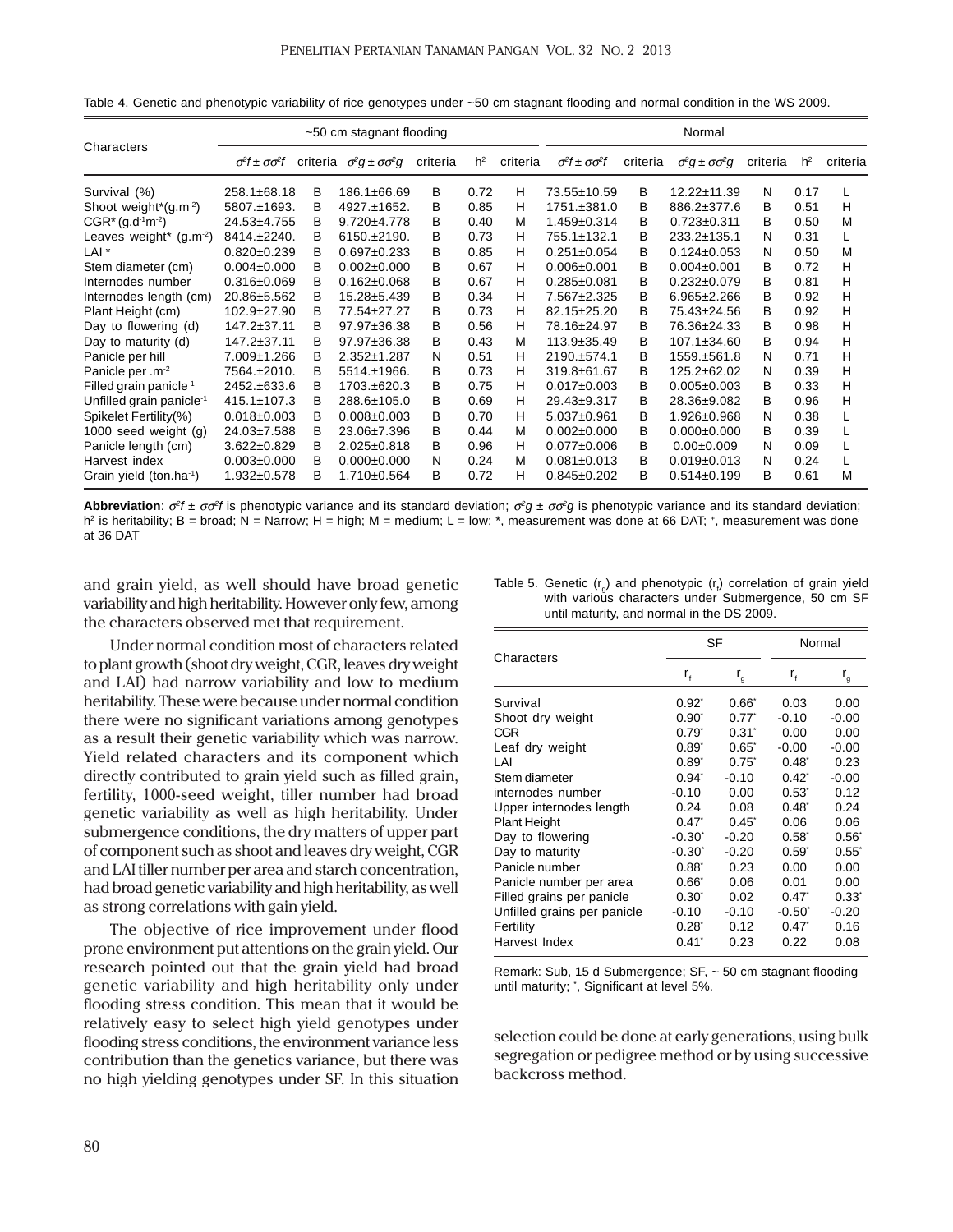In this experiment the populations were advanced line which had different characteristic in tolerance to flooding stress. The consistency expression of *SUB1* gene resulting tolerant to flooding condition contributed to grain yield consistently. Many genetic studies related to *SUB1* gene from classical genetic study to sequencing of the gene, most of result pointed that it is a major gene and high heritable (Suprihatno and Coffman 1981; Mohanty and Khush 1985; Haque *et al*. 1989; Mishra *et al*. 1996).

 The heritability of upper internodes length and plant height of rice genotypes under prolonged SF not only high but also it had strong association with elongation, survival and grain yield. These results indicate that there was a possible chance to select high yield genotypes under stagnant flood conditions. However, when the environments was under normal condition, the grain yield heritability became very low (0.10). Selection of high yield genotypes under various environment was more difficult, but relatively easy to select high yielding genotypes under certain flooding stress conditions, if there was one with high yield.

Interestingly since the shoot elongations had contradictive effect to survival and grain yield on the rice genotypes under submergence with that in SF condition, therefore it would be difficult to find rice genotypes that was able to adapt better under these two kind flood conditions. Effort to combine elongation ability and submergence tolerance was done by Ray *et al*. (1993). They concluded that submergence tolerance and stem elongation ability could be combined in the same genotype if strongly submergence tolerant genes are present in submergence tolerant parents. Combining stem elongation ability and submergence tolerance in semi-dwarf rice varieties, if possible, could widen the adaptability of such genotype to certain situations when the rice crop got submerged in flash floods and subsequently had to elongate in order to stay above the surface of gradually rising water and prolonged SF.

## **CONCLUSIONS**

Based on the research concluded that:

- 1. The introgression of SUB1 gene did not always give positive effect to grain yield when it was exposured to SF.
- 2. PSBRc68 and IR70181-32 had higher grain yield compared to mega variety SUB NILs under SF conditions
- 3. The characters that related to growth attributes had broad genetic variability, high heritability and strong correlation with grain yield such as shoot weight, leaves weight, LAI, stem diameter, plant high, and tiller number
- 4. To obtain genotypes with high yield that suitable for prolonged flooding of SF, it was effective to select under real stressed SF conditions is suggested.

# **ACKNOWLEDGMENT**

We thank to Alvaro M. Pamploma, Evangdine S. Ella, and Manuel Esquerra for technical assistance this research was supported by grant of the Japan Foreign Affair Ministry in IRRI-Japan Submergence Project.

# **REFFERENCES**

- Alihamsyah dan Ar-Riza. 2006. Teknologi pemanfaatan lahan rawa lebak. h. 181-202. Dalam. Karakteristik dan Pengelolaan Lahan Rawa. dalam I. Las, D. Ardi , U Kurnia, H.S Mamat, W Hartatik, D. Setyorini. Pengelolaan lahan rawa. Balai besar penelitian dan pengembangan sumberdaya lahan pertanian. Badan Penelitian dan Pengembangan Pertanian. Departemen Pertanian
- Douglash, I. 2009. Climate change, flooding and food security in south Asia. Food Sec. 1:127-136
- Easterling, W.E., P.K. Aggarwal, P. Batima, K.M. Brander, L. Erda, S.M. Howden, A. Kirilenko, J. Morton, J.F. Soussana,J. Schmidhuber, and F.N. Tubiello, 2007: Food, fibre and forest products. *In* Climate change 2007: Impacts, adaptation and vulnerability. Contribution of Working Group II to the Fourth Assessment Report of the Intergovernmental Panel on Climate Change, M.L. Parry, O.F. Canziani, J.P. Palutikof, P.J. van der Linden and C.E. Hanson, Eds. Cambridge University Press, Cambridge (UK), page 275.
- Fehr. 1987. Principles of Cultivar Development. Volume 1. Theory and The Technique. Mc Graw Hill. p.539.
- Haque, Q.A., D. Hille Ris Lambers, N.M. Tepora and Q.D. dela Cruz.1989. Inheritance of submergence tolerance in rice. Euphytica 41: 247-251
- Hossain, M. and Abidin MZ. 2004 Rice research and development in the flood-prone ecosystem: an overview. In: Bhuiyan SI, Abedin MZ, Singh VP, Hardy B, editors. 2004. Rice research and development in the flood-prone ecosystem. Proceedings of the international workshop on flood-prone rice systems held in Gazipur, Bangladesh, 9-11 January 2001. Los Baños (Philippines): International Rice Research Institute. 283 p
- Ismail, A.M, E.S Ella, G.V Vergara, and D.J. Mackill. 2008. Mechanisms associated with tolerance to flooding during germination and early seedling growth in rice (*Oryza sativa*). Annals of Botany : 1-13 doi:10.1093/aob/mcn211
- Lafitte, H.R. A. Ismail, and J. Bennett. 2006. Abiotic stress tolerance in rice for Asia: progress and the future. "New directions for a diverse planet". Proceedings of the 4th International Crop Science Congress, 26 Sep – 1 Oct 2004, Brisbane, Australia.